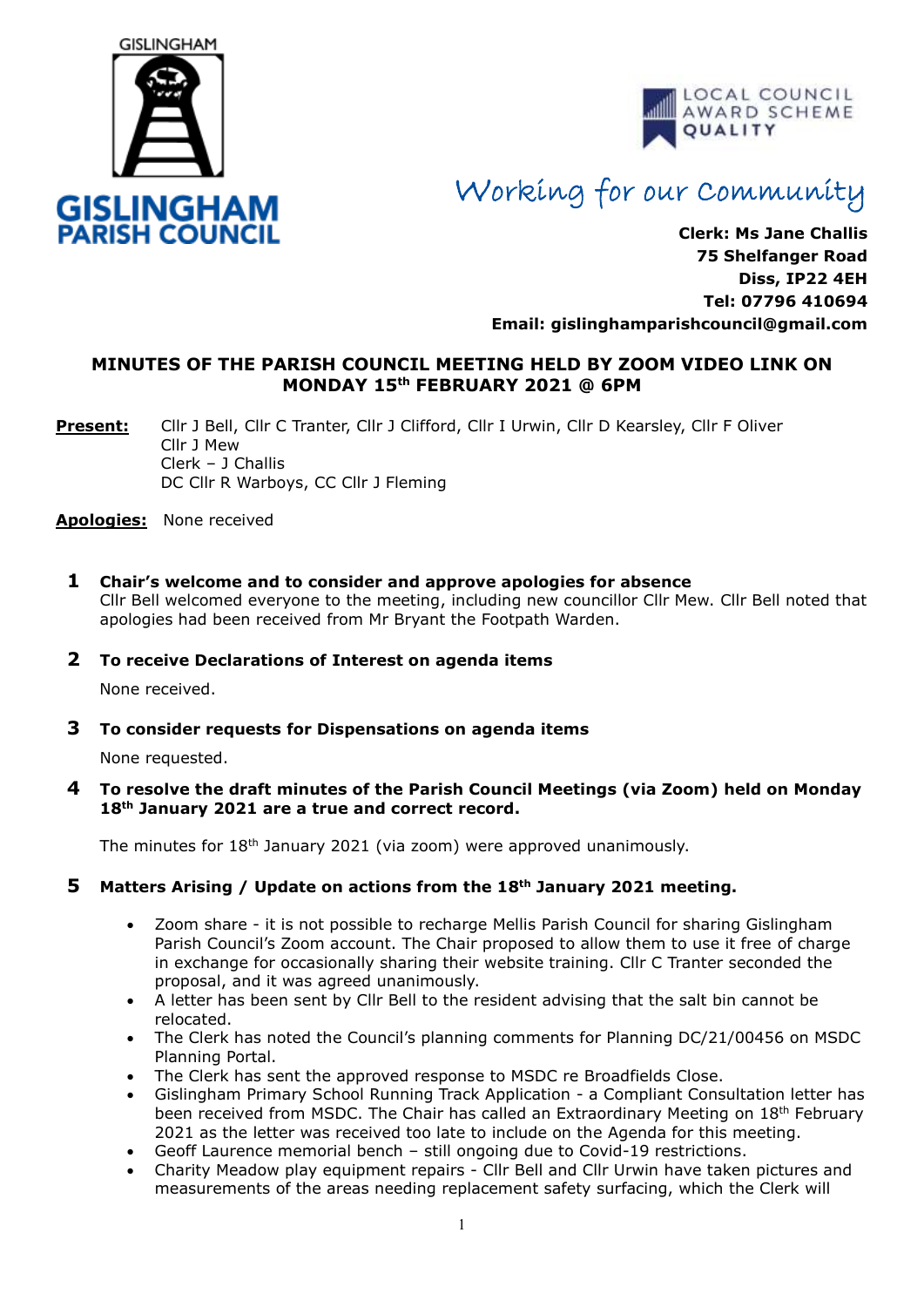forward to suppliers requesting quotations. Whilst there they also noted suitable places for signage which have been forwarded to Cllr Clifford.

6:15pm Cllr F Oliver joined the meeting. Cllr Bell apologised that she did not see Cllr Oliver requesting permission to enter the Zoom Meeting.

#### **6 Report from County Councillor**

No report received

6:17pm DC Cllr R Warboys joined the meeting.

### **7 Report from District Councillor**

DC Cllr R Warboys advised that he will send his report after the District Council's budget meeting due to be held on  $18<sup>th</sup>$  February 2021.

He advised of two local issues; work being carried out to the culvert on Back Street, and flood management in the village which is an ongoing project the County Council are also involved with. There was a discussion about the current flooding issues in the village.

# **8 Public Participation Session (15 minutes set aside)**

No members of the public present.

#### **9 Chair's Report**

- Policies/Documentation these need reviewing before the end of the current financial year and will be an Agenda item for March.
- Annual Meetings we need to start planning the Annual Parish Council Meeting and Annual Parish (Village) Meeting. SALC have advised that there are currently no plans from the government to extend the legislation which allowed these meetings to be cancelled last year due to the pandemic. Therefore unless the legislation is extended in the interim these meetings must be between 1-6 May 2021 if being held remotely. Cllr Bell will write an article for the next edition of the Messenger asking residents who they would like to nominate for the Watson Bowl.

 Cllr Bell requested any nominations for Parish Council Chair or Vice Chair to be sent to the Clerk.

#### **ACTION Annual Meetings – Chair to write an article for the Messenger Annual Meetings and Policies/Documentation to be an Agenda item for March**

# **10 Clerk's Report (and RFO)**

- Damage to church pathway edging and Charity Meadow picnic benches The grass cutting contractor has attended the church pathway damage with the Deputy Church Warden, and will return to fix it. They have confirmed they will also look at the picnic benches but have not been able to do this yet.
- Litter bins the Clerk obtained and forwarded three quotations for new litter bins to Councillors prior to the meeting. After a brief discussion Councillors unanimously agreed to order five black hooded 105 litre capacity bins at a cost of  $£170.74$  plus VAT. Four will be replacements, and the fifth will be installed outside the primary school.
- Dog bins The Clerk advised that additional fixings were required for the new dog bins, at a cost of £24.99 each plus VAT. Councillors agreed unanimously to this cost.
- Provider to empty refuse bin on Charity Meadow this is ongoing.
- Website work to the website is ongoing
- Replacing damaged signage in the village this is ongoing. Cllr Bell queried whether there was an update to the Highways report logged (no. 00302219) for the missing 'Gislingham' sign on Burgate Road. The Clerk has not yet received an update but will find out and report back.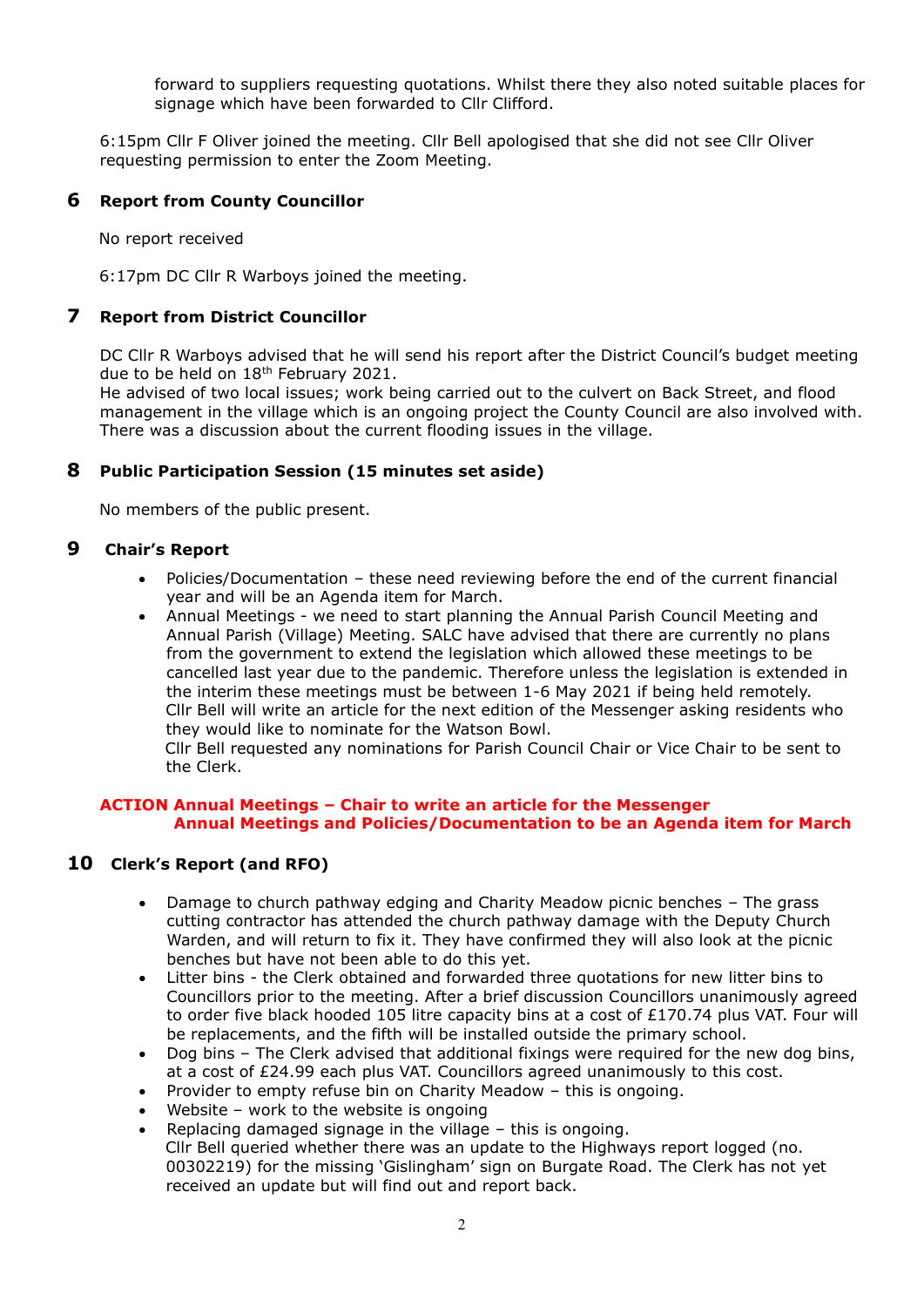- Charity Meadow Play Equipment Repairs the measurements and photos taken by Cllr Bell and Cllr Urwin have been sent to the suppliers. The Clerk will report back once their responses are received.
- Salt bins specific details of the repairs/replacements needed are required but this cannot be done yet as they have only just been refilled.

The RFO sent a summary of the Reserves, and Receipts and Payments as of 29/01/21 to Councillors before the meeting.

#### **ACTION**

- **Clerk to ensure grass cutting contractor looks at the picnic benches**
- **Clerk to order litter bins and additional fixings for dog bins, and look into installation**
- **Clerk to request an update on Highways report no. 00302219**
- **Charity Meadow Play Equipment Repairs – Clerk to report back once quotations received**

#### **11 Neighbourhood Watch Report**

Cllr Tranter sent his report to Councillors prior to the meeting, a copy of which can be found as an addendum at the end of the minutes.

#### **12 Footpath Warden Report**

 Mr Bryant sent a copy of his report which the Clerk emailed to Councillors prior to the meeting. A copy can be found as an addendum at the end of the minutes.

# **13 SID (Speed Indicator Device) Report**

The SID report will be forwarded to Councillors and added as an addendum to the minutes once received.

# **14 Planning DC/21/00456 – 1 Hillcrest, Gislingham, Eye, Suffolk, IP23 8HR**

Councillors discussed this application and agreed that they did not have any objections to the application.

#### **ACTION Clerk to note on the MSDC Planning Portal that Gislingham Parish Council have no objection.**

6:41pm CC Cllr J Fleming joined the meeting

The Chair proposed to return to Agenda item 6, which was agreed unanimously

#### **(6 Report from County Councillor)**

CC Cllr J Fleming read out her report, a copy can be found as an addendum at the end of the minutes.

CC Cllr J Fleming noted that consultation plans for a new build West Suffolk hospital in Bury St Edmunds are underway. She will send details of a community engagement initiative created to consult people affected by the project.

Gislingham Primary School has now been included in a list of MSDC projects relating to traffic/dangerous parking. This was an Agenda item in November 2020 when a resident brought dangerous traffic and parking issues outside the school to the Council's attention. The garden waste collection is still suspended.

Cllr Bell commented that general waste bin collections are currently a few days behind schedule. Cllr J Fleming recommended residents continue to leave their bins out for collection as MSDC are working hard to catch up.

Cllr Fleming reiterated the importance of reporting flooding issues so that a report number is generated. She confirmed that engineering work and an assessment will be carried out in the village to address the situation.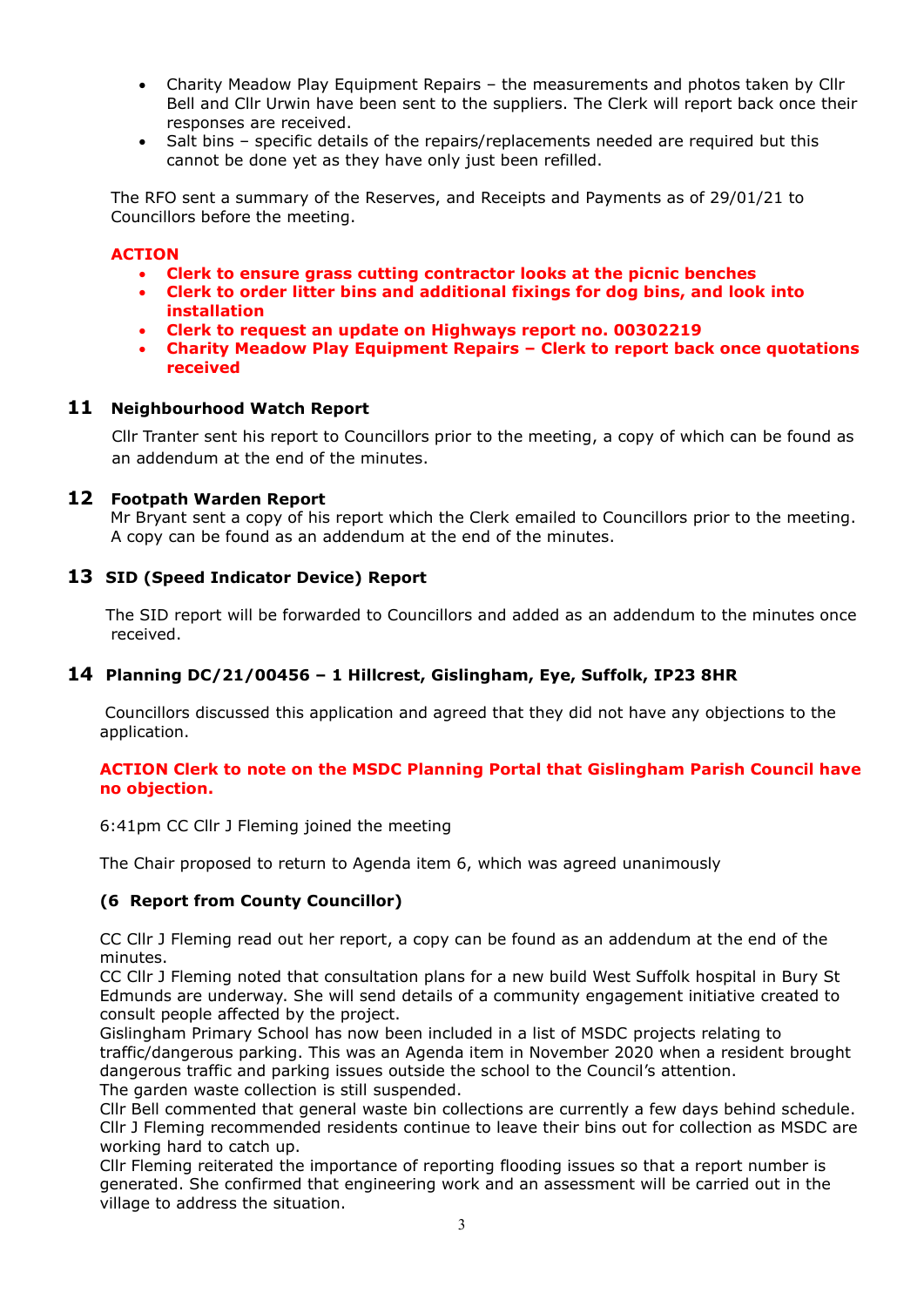Cllr Fleming confirmed the bus routes will be looked at in the autumn and thanked Cllr Urwin for keeping a close eye on the situation.

6:55pm CC Cllr Fleming left the meeting

**15 Footpath Cutting Tenders** Paths 007, 20, 21, 37, 45, 56, 59 and 61

Having received confirmation from Mr Bryant the Footpath Warden as to which paths need cutting and how frequently, the Clerk has obtained three tenders for cutting eight footpaths. One cut in May, and one cut in September.

After Councillors had discussed each tender, Cllr I Urwin proposed to proceed with the tender received from Mid Suffolk District Council, Cllr Bell seconded this proposal, and it was agreed unanimously with one abstention.

#### **ACTION – Clerk to confirm acceptance to the chosen contractor, and to express the Council's thanks to the other two contractors but advise they were unsuccessful this time.**

# **16 Finance**

Admin Payment (Clerk & RFO) **- £521.40** agreed unanimously

Zoom Subscription for February meeting (Direct from Co-op Bank account) - **£14.39** agreed unanimously

SALC Planning Training (Oct 2020) - **£30.00** agreed unanimously with one abstention (new Cllr co-opted January 2021)

SALC Clerk Training (Nov/Dec 2020) - **£180.00** agreed unanimously with one abstention (new Cllr co-opted January 2021)

SALC RFO Budget/audit Finance Training - **£30.00** agreed unanimously with one abstention (new Cllr co-opted January 2021)

#### **Action Cllr Bell to pay approved invoices by BACS.**

# **17 Training**

Cllr Mews 6 x SALC New Councillor Training modules - £180 Cllr Oliver 1 x SALC New Councillor Training module - £30

Cllr Urwin online Health & Safety course - £36.00 Cllr Urwin Playground Inspection Co. Routine Inspectors course including end exam - £205 Cllr Urwin transport cost to attend Routine Inspectors course due to be held in Elmswell - TBA

RFO SALC End of Year Accounts training - £30.00 Cllr Bell queried who decides the appointment of the internal auditor? After a brief discussion it was decided to ask the RFO to look into this and advise the Parish Council together with costings for approval.

# **Approved unanimously**

**ACTION RFO to confirm whether appointment of the internal auditor needs Council approval, or whether the RFO can decide, and provide costings.** 

**18 Date of next meeting 18th February 2021 at 6pm via Zoom.**

Meeting Closed at 7:20pm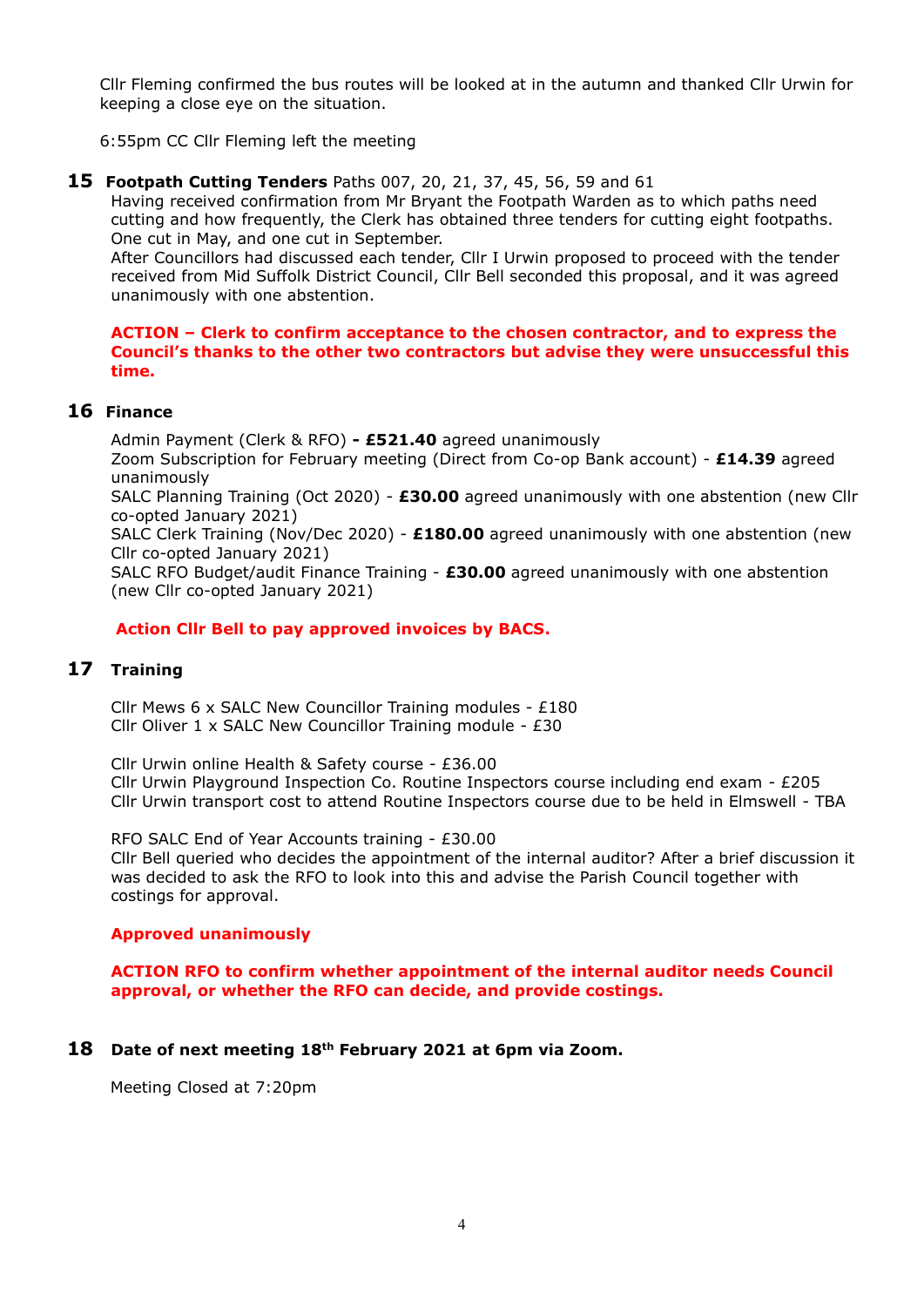# **County Councillor Report**



# **February 2021**

# **Gislingham Parish Council**

Councillor Jessica Fleming, Hartismere Division, Suffolk

[Jessica.fleming@suffolk.gov.uk](mailto:Jessica.fleming@suffolk.gov.uk) Tel: 07714-597980 Twitter: @jesstfleming

**COVID Vaccination Programme –** The Suffolk & NE Essex Clinical Commissioning Group (CCG) has developed a web site for Suffolk residents about the vaccine rollout, call up process, and about web based public engagement sessions [SNEE NHS COVID-19 Vaccination Service website.](https://sneevaccine.org.uk/)

**West Suffolk Hospital New Build Community Engagement -** Hardwick Manor has been announced as the preferred site for a new West Suffolk hospital subject to business case review. More information about the plans is on [https://www.wsh.nhs.uk/new-healthcare-facility.](https://www.wsh.nhs.uk/new-healthcare-facility)

**School Safety –** In August 2020, Suffolk Highways assigned funds to tackle dirty or damaged signs and refresh faded road markings around our county's schools. Road markings around Gislingham Primary School are included in this work stream which is expected to commence in the next month or two. Problems of traffic and parking around the school have been previously reported to the Safety and Speed Team, and assigned Customer Ref No: 296597.

**Suffolk County Council Budget Agreed** – The Council at its February meeting announced a budget of £597.9million an increase of £41million (7.4%) on 2020/21. About £15m is allocated to ongoing pandemic responses. Council tax will increase by 3.99% of which 2% is dedicated to social care.

**Recycling and Get Recycling Right Campaign -** The Suffolk Waste Partnership is promoting an information campaign about what can be placed in recycling bins. Not all items labelled as recyclable are suitable for the bins, some items such as cartons should be brought to recycling centres. Information about what you can and can't recycle can be found at [www.suffolkrecycling.org.uk](http://www.suffolkrecycling.org.uk/)

Please note that garden waste collection remains temporarily suspended due to pandemic related staff shortages.

**Public Consultation - A12 improvements** - A14 at Seven Hills to A1152 at Wood Lane, Melton ("the A12 Scheme") includes proposals for additional traffic lights. Commences 9<sup>th</sup> Feb - 19 March. Details are available at [www.suf](https://suffolk.us19.list-manage.com/track/click?u=7e08469569c2cfa1901c585e2&id=5eecc13404&e=f16bdb9862)[folk.gov.uk/A12improvements](https://suffolk.us19.list-manage.com/track/click?u=7e08469569c2cfa1901c585e2&id=5eecc13404&e=f16bdb9862) There will be two public virtual events where people can hear a presentation on the proposals and ask questions – details and link available on the webpage.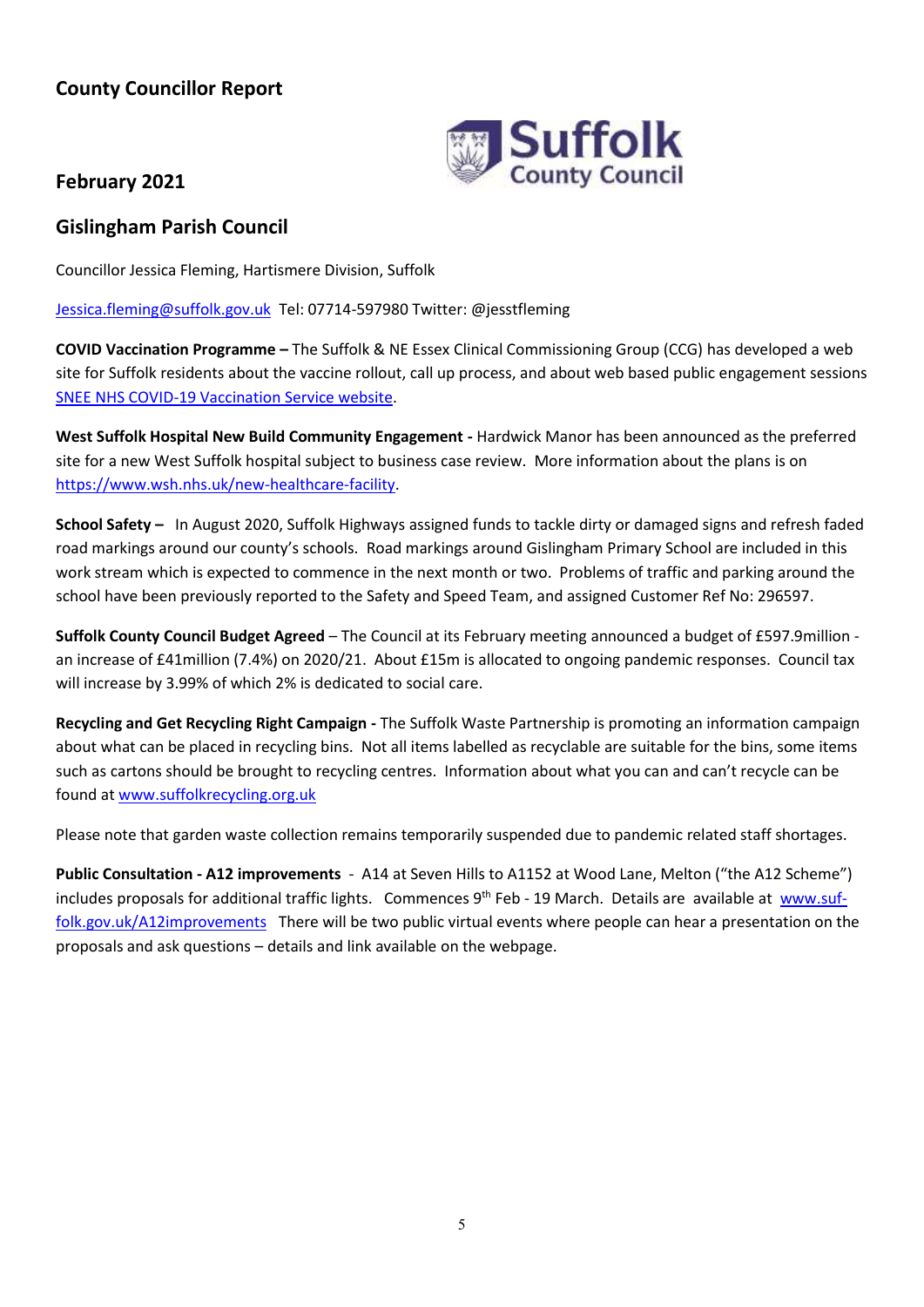# **DISTRICT COUNCILLOR'S REPORT FEBRUARY 2021**

| Current COVID -<br>19 Information    | Home But Not Alone number and underpinning services. 0800 876 6926. The phonelines are<br>open from 9am to 5pm, Mon to Fri. Demand on the Home But Not Alone phone number has<br>grown but the most significant calls involve help with complex mental health issues.<br>Latest news: https://www.midsuffolk.gov.uk/features/our-covid-19-response/                                                                                                                                               |
|--------------------------------------|---------------------------------------------------------------------------------------------------------------------------------------------------------------------------------------------------------------------------------------------------------------------------------------------------------------------------------------------------------------------------------------------------------------------------------------------------------------------------------------------------|
|                                      | <b>Suffolk Advice and Support Service:</b><br>Hardship Fund: For financial advice or support with access to food, call The Suffolk Advice and<br>Support Service on 0800 068 3131.                                                                                                                                                                                                                                                                                                                |
|                                      | Covid-19 business grants now available<br>Business in Babergh and Mid Suffolk who have had to close their doors to customers, or have<br>been significantly financially impacted by Covid-19 restrictions, may be eligible for support.<br>Further info. https://www.midsuffolk.gov.uk/features/support-available-for-businesses-in-<br>babergh-and-mid-suffolk                                                                                                                                   |
|                                      | The numbers of COVID-19 cases and deaths are on the Suffolk public health site which can be ac-<br>cessed at: HTTPS://www.healthysuffolk.org.uk/jsna/coronawatch. It has data massaged by SODA<br>into a really informative form.                                                                                                                                                                                                                                                                 |
| INDEPENDENT<br><b>LIVING SERVICE</b> | New 'Independent Living Service' developed to help improve the quality of life of the districts'<br>most vulnerable residents needing home adaptations - offering advice and support to help them<br>live independently and safely in their homes.                                                                                                                                                                                                                                                |
|                                      | More information: https://www.babergh.gov.uk/housing/private-sector-housing-grants/inde-<br>pendent-living-service/                                                                                                                                                                                                                                                                                                                                                                               |
|                                      | You could receive a Disabled Facilities Grant if you or someone in your household is disabled and<br>changes to your home are needed.<br>Who is the service for?                                                                                                                                                                                                                                                                                                                                  |
|                                      | The service is for residents who: live in Babergh or Mid Suffolk, have a registered (or able to be<br>registered as) disability, own a home or rent from a private landlord                                                                                                                                                                                                                                                                                                                       |
|                                      | If you are a Council or housing association tenant, contact your Housing Officer for help and ad-<br>vice on how you can remain safely in your home or consider alternative accommodation.                                                                                                                                                                                                                                                                                                        |
| Locality Budget                      | Please be advised the deadline date for submitting 2020/21 Locality Awards applications to<br>Councillors before Friday 26 <sup>th</sup> February 2021, two weeks prior to the deadline. Updated forms<br>with wording to this effect have been uploaded to MSDC website.                                                                                                                                                                                                                         |
| New West Suf-<br>folk Hospital       | As the plans for a new hospital for West Suffolk get underway it is important that as many<br>people are involved in developing the proposals as possible. The vision for the West Suf-<br>folk NHS Foundation Trust (WSFT) project is to ensure the way that health services are<br>delivered is fit for the local population's current and future needs and the team need your<br>help to do that. The new facility is for West Suffolk people and is to be designed by West<br>Suffolk people. |
|                                      | The project team are establishing a Co-production Community Engagement Group<br>(CCEG) which will help shape the public engagement around the hospital redevelopment.                                                                                                                                                                                                                                                                                                                             |
|                                      | If you would like to join the CCEG or to find out more information, please visit the website<br>at https://www.wsh.nhs.uk/New-healthcare-facility/Get-involved.aspx and complete an ex-<br>pression of interest form.                                                                                                                                                                                                                                                                             |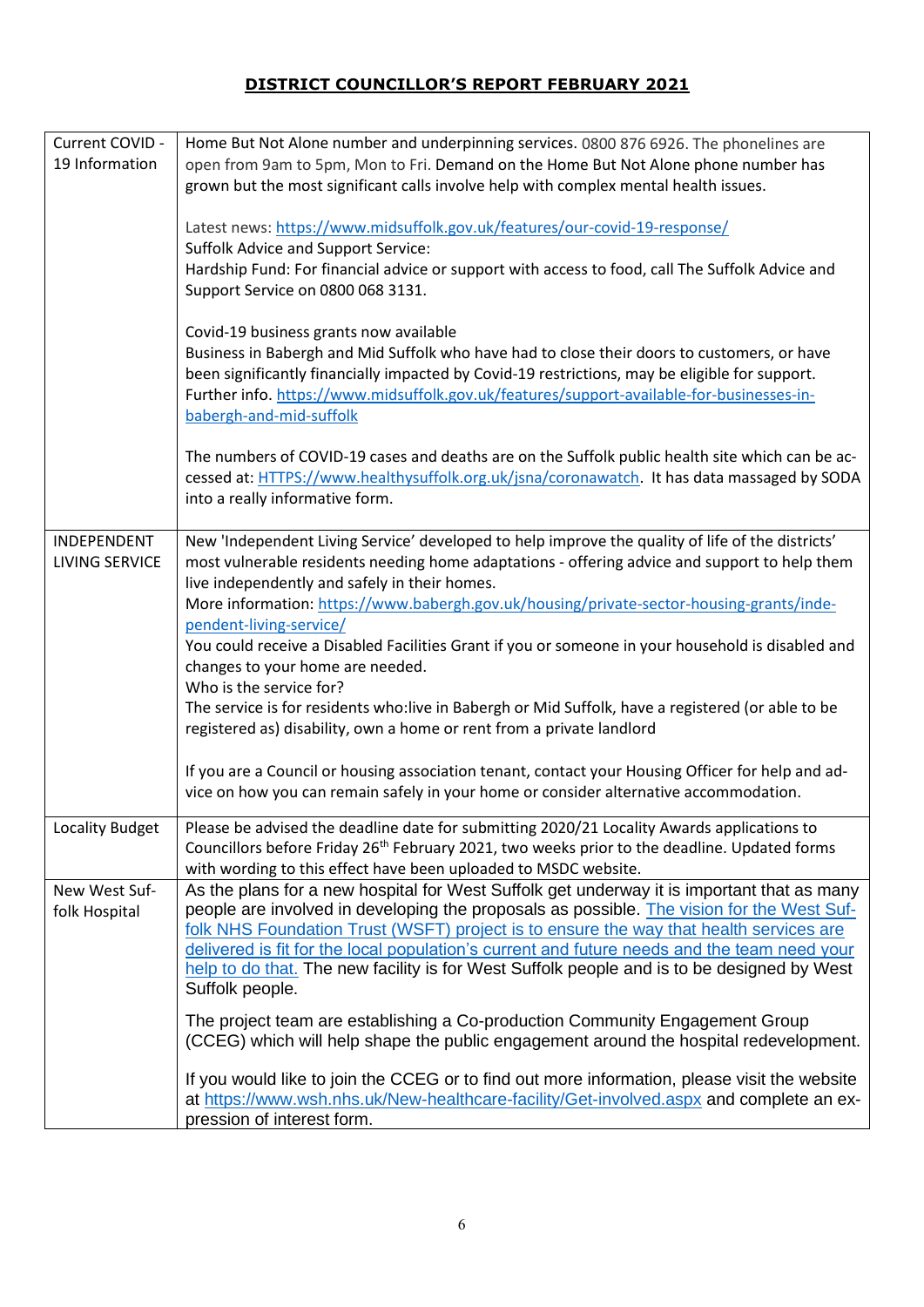| Advance notice<br>-elections                        | B&MSDC will be observing a pre-election period moratorium (purdah) in respect of the forth-<br>coming Police and Crime Commissioner and Suffolk County Council Elections on Thursday 6 May<br>2021. The moratorium will run from 25 March 2021 - the date that the notice of election is pub-<br>lished - through to 7 May 2021. Please note that the Mid Suffolk full council meeting will not be<br>affected as the notice will be published after the meeting has concluded.                                                                                                                                                                                                                                                                                                                                                                                                                                                                                                                                                                                                                                                                                                                                                                                                                                                                                                                                                                                                                                                                                                                                                                                                                                               |
|-----------------------------------------------------|-------------------------------------------------------------------------------------------------------------------------------------------------------------------------------------------------------------------------------------------------------------------------------------------------------------------------------------------------------------------------------------------------------------------------------------------------------------------------------------------------------------------------------------------------------------------------------------------------------------------------------------------------------------------------------------------------------------------------------------------------------------------------------------------------------------------------------------------------------------------------------------------------------------------------------------------------------------------------------------------------------------------------------------------------------------------------------------------------------------------------------------------------------------------------------------------------------------------------------------------------------------------------------------------------------------------------------------------------------------------------------------------------------------------------------------------------------------------------------------------------------------------------------------------------------------------------------------------------------------------------------------------------------------------------------------------------------------------------------|
| CENSUS <sub>21</sub><br>21 <sup>st</sup> March      | Feb 22-27 Advance Card Lands<br>Mar 3-12 Initial contact Packs Digital-first pack:<br>Aims to:<br>Provide Digital-First households (89% of all households) with their household access code<br>$\bullet$<br>for the electronic questionnaire.                                                                                                                                                                                                                                                                                                                                                                                                                                                                                                                                                                                                                                                                                                                                                                                                                                                                                                                                                                                                                                                                                                                                                                                                                                                                                                                                                                                                                                                                                 |
|                                                     | Replicate messaging that appears on the front page of the paper questionnaire.<br>Provide help options - including where to request a paper questionnaire.<br>Followed by reminders, a "Field Force", non-compliance measures 30 <sup>th</sup> April<br>From 2011 Census: Household Spaces with at least one usual resident 40,306 - 96%<br>Household spaces with no usual residents $1,623 - 4\%$                                                                                                                                                                                                                                                                                                                                                                                                                                                                                                                                                                                                                                                                                                                                                                                                                                                                                                                                                                                                                                                                                                                                                                                                                                                                                                                            |
| 16 <sup>th</sup> Feb MSDC<br><b>Council Meeting</b> | 2021/22 Budget The Council was asked to vote to approve the budget, in particular: That the<br>General Fund Budget for 2021/22 is based on an increase to Council Tax of 1.66% which<br>equates to £2.80 per annum (23p per month) for a Band D property. This will raise a total<br>sum in the region of a total of £130,000 This increase was opposed by the opposition on<br>the grounds that the budget was being set year on year to create a surplus that would in-<br>crease reserves further and this increase was unnecessary and inappropriate in these<br>difficult times.<br>An extra item was: "That the General Fund Budget proposals for 2021/22 and four-year outlook<br>set out in the report be approved, and that recommendations to Cabinet be prepared, using a<br>balanced, cross-party approach, for the allocation of the additional £4m of funding for invest-<br>ment in our local economy, housing, the wellbeing of our residents and in our communities. This<br>cross-party approach would also give consideration to the budget amendments proposed in<br>2020/21 and 2021/22."<br>This was in response to a detailed set of amendments to the budget that were targeted to<br>achieve the councils stratic priorities and support the ambition of achieving carbon net zero by<br>2030. Those amendments were withdrawn and this was supported by both the administration<br>and the opposition. The administration also put forward the Housing Revenue Account Budget<br>which was carried although again the opposition opposed it because of increases in Social Rents<br>for the most vulnerable that were again inappropriate and unjustified in the context of reserves<br>being held. |
| <b>Bins</b>                                         | Message 9 <sup>th</sup> Feb<br>"I'm sorry I can't be more definite but as soon as we can safely start collecting we will.<br>That may be tomorrow, however if we do it will be limited to areas that are safe to do so. We've<br>the safety of moving the large vehicles about as well as the guys safety making the collections on<br>untreated surfaces.<br>We will work weekends to try and catch up and can get extra crews out as available next week<br>(COVID absence has impacted the service as well)<br>We will take extra waste and if you can advise residents to leave bins out and will be along as<br>soon as we can."<br><b>Oliver Faiers</b>                                                                                                                                                                                                                                                                                                                                                                                                                                                                                                                                                                                                                                                                                                                                                                                                                                                                                                                                                                                                                                                                 |
|                                                     | Corporate Manager - Waste, Recycling & Fleet                                                                                                                                                                                                                                                                                                                                                                                                                                                                                                                                                                                                                                                                                                                                                                                                                                                                                                                                                                                                                                                                                                                                                                                                                                                                                                                                                                                                                                                                                                                                                                                                                                                                                  |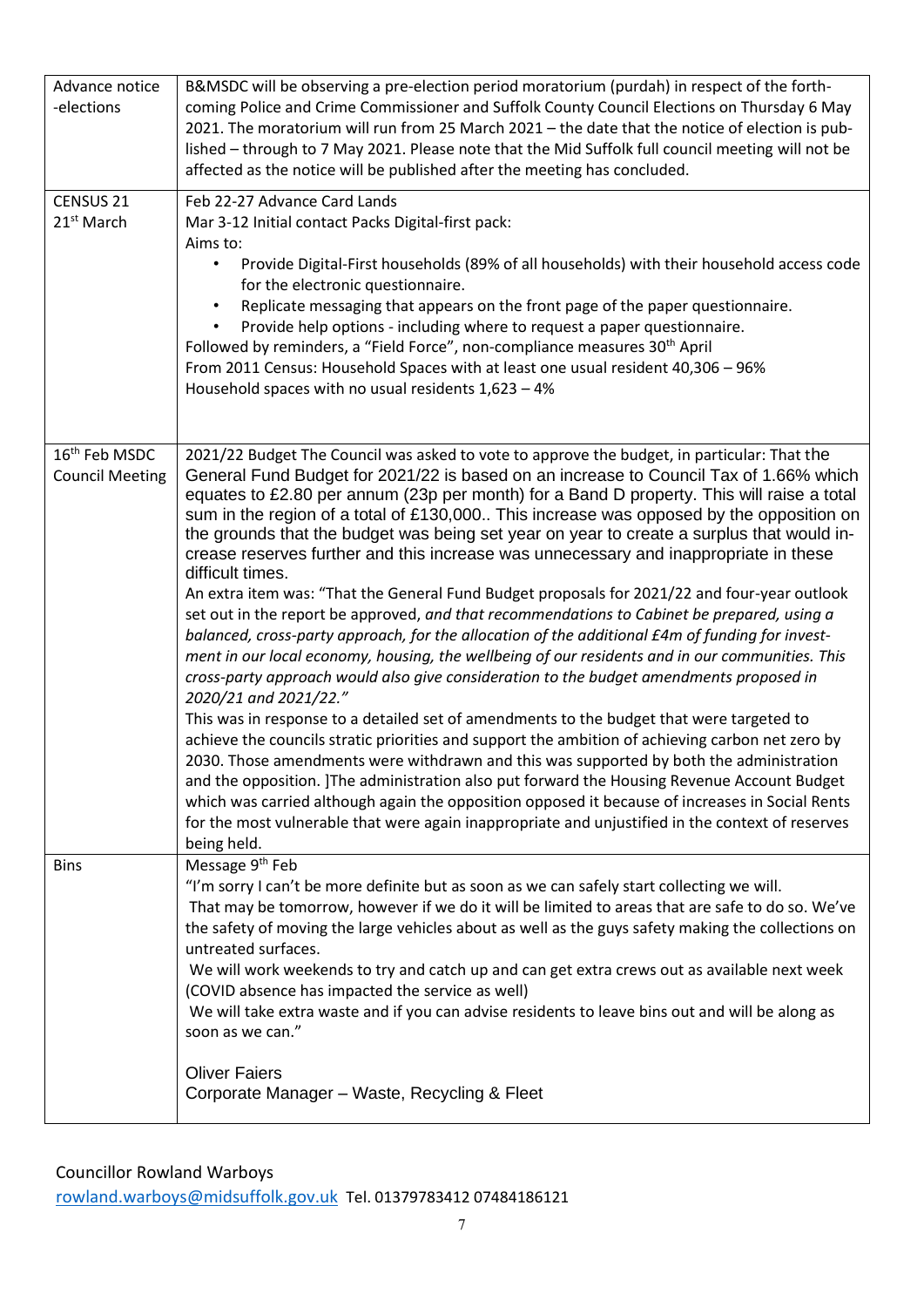# **Neighbourhood Watch Report February 2021 – Cllr C Tranter**

I have today been advised by a resident in Mill Street of theft of their oil from their garden oil tank, sometime between 1st and 8th February.

This is obviously of great concern that despicable people would steal a heating source from our elderly and vulnerable residents at this particularly difficult and cold time of year.

Please check your oil tanks, make sure that they are locked and secure, check for leaks, and if you have been subject to a similar incident please let me know, and I will advise the police accordingly, and highlight this to the various information services that we utilise.

Thank you for your co-operation, stay safe.

# **Gislingham Footpath Report – February 2021**

The footpaths continue to be in very bad condition with all the rain and snow. Hopefully with some drier weather, they may start to dry out.

Some of the cross-field paths have not been reinstated, however, a conversation with the SCC PROW Officer has requested I submit a report for each one and they will contact the landowner to reinstate as soon as the weather permits.

When I was recently submitting a report of the SCC site, I did notice that several reports had been submitted by residents. I have mentioned to the PROW Officer and he will be contacting the residents to give them an update.

I have submitted a report to the Messenger with the following comment, so hopefully this will help our residents.

*'It would be helpful in future, if you do see an obstruction, overhead branches or undergrowth, that is restricting your access to the footpath or bridleway, to please contact me in the first instance, as the Parish Council will contact the house or landowner to request they cut back the obstruction. In certain situations, a contractor will need to attend to do this work.'*

'One resident did ask to have the footpaths cut by the SCC. The current situation is that the SCC has a *dedicated list of footpaths in Gislingham that they cut twice a year and at present, this list cannot be added to. There are about 8 other footpaths in the village that can get overgrown, so the Parish Council have employed a contractor to cut these paths also twice a year. If you do find a path that is overgrown, then again contact me, as I can identify if it is in the SCC or PC remit or one that needs to be added to our list.'*

I have had another email from a resident, regarding the footpaths across land owned by a Farm on Morley's Lane. I have emailed the PROW Officer and he is investigating the situation with a colleague to rectify the situation and to reinstate the footpaths. I have included part of the email:

*'I have now walked the route four times with my dog and had a number of conversations with villagers about this situation.*

*My findings over my four walks have been, lack of any SCC "Footpath" signage. No "Bridge" access over the drainage ditches and just recently, he has ploughed over the Right of Way. Looking through the regulations, landowners that plough over a Right of Way are required to reinstate the footpath within two weeks. Needless to say, he has not done this.*

*At some stage he has placed an old gate in the way of the footpath at the Finningham road end which basically writes off the whole footpath from one end to the other.*

*I believe that it is the responsibility of Suffolk County Council to maintain this right of way and perhaps it is about time now that they took action against this Farmer to restore this important footpath to be enjoyed by villagers and other people alike.'*